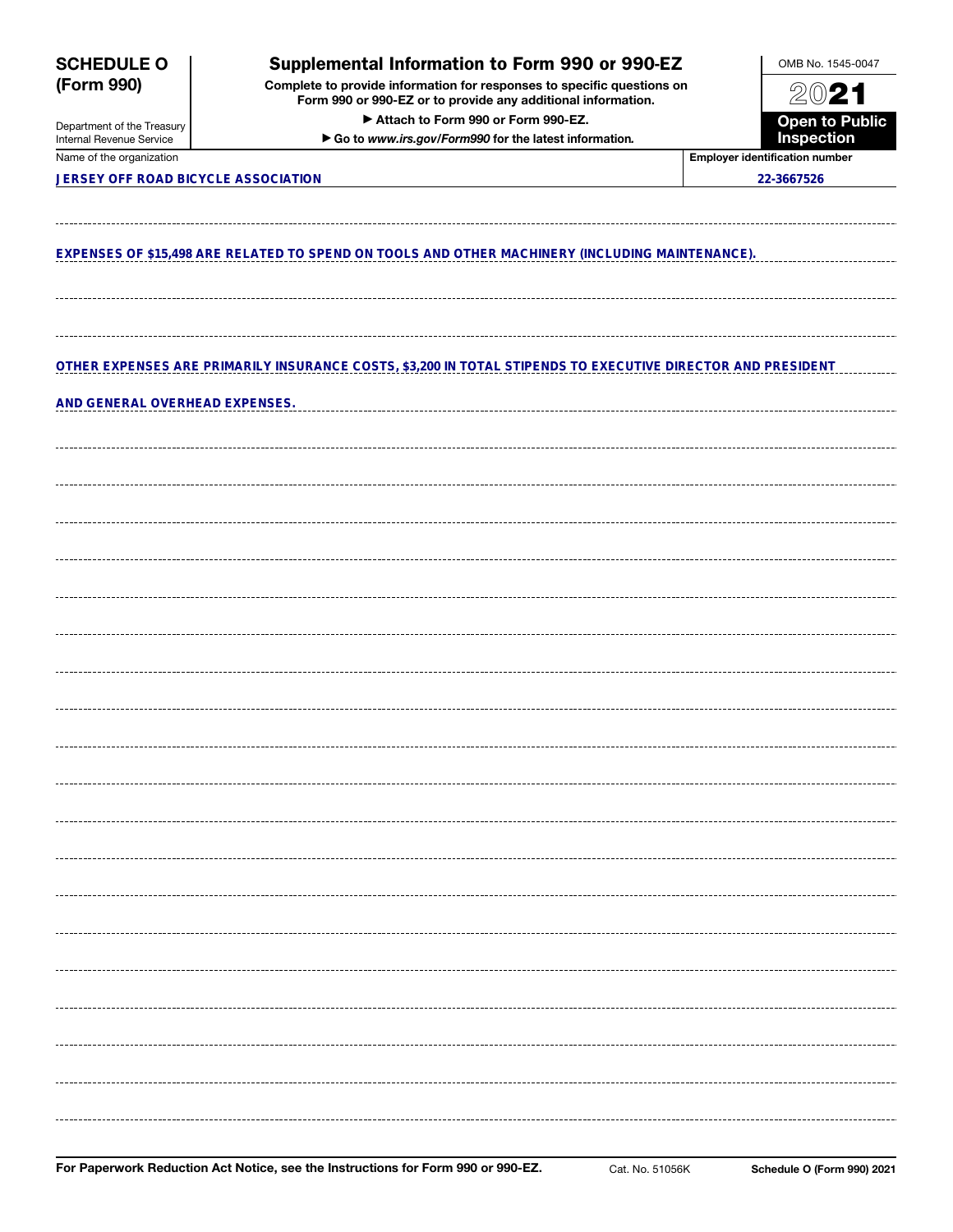| Name of the organization | <b>Employer identification number</b> |
|--------------------------|---------------------------------------|
|                          |                                       |
|                          |                                       |
|                          |                                       |
|                          |                                       |
|                          |                                       |
|                          |                                       |
|                          |                                       |
|                          |                                       |
|                          |                                       |
|                          |                                       |
|                          |                                       |
|                          |                                       |
|                          |                                       |
|                          |                                       |
|                          |                                       |
|                          |                                       |
|                          |                                       |
|                          |                                       |
|                          |                                       |
|                          |                                       |
|                          |                                       |
|                          |                                       |
|                          |                                       |
|                          |                                       |
|                          |                                       |
|                          |                                       |
|                          |                                       |
|                          |                                       |